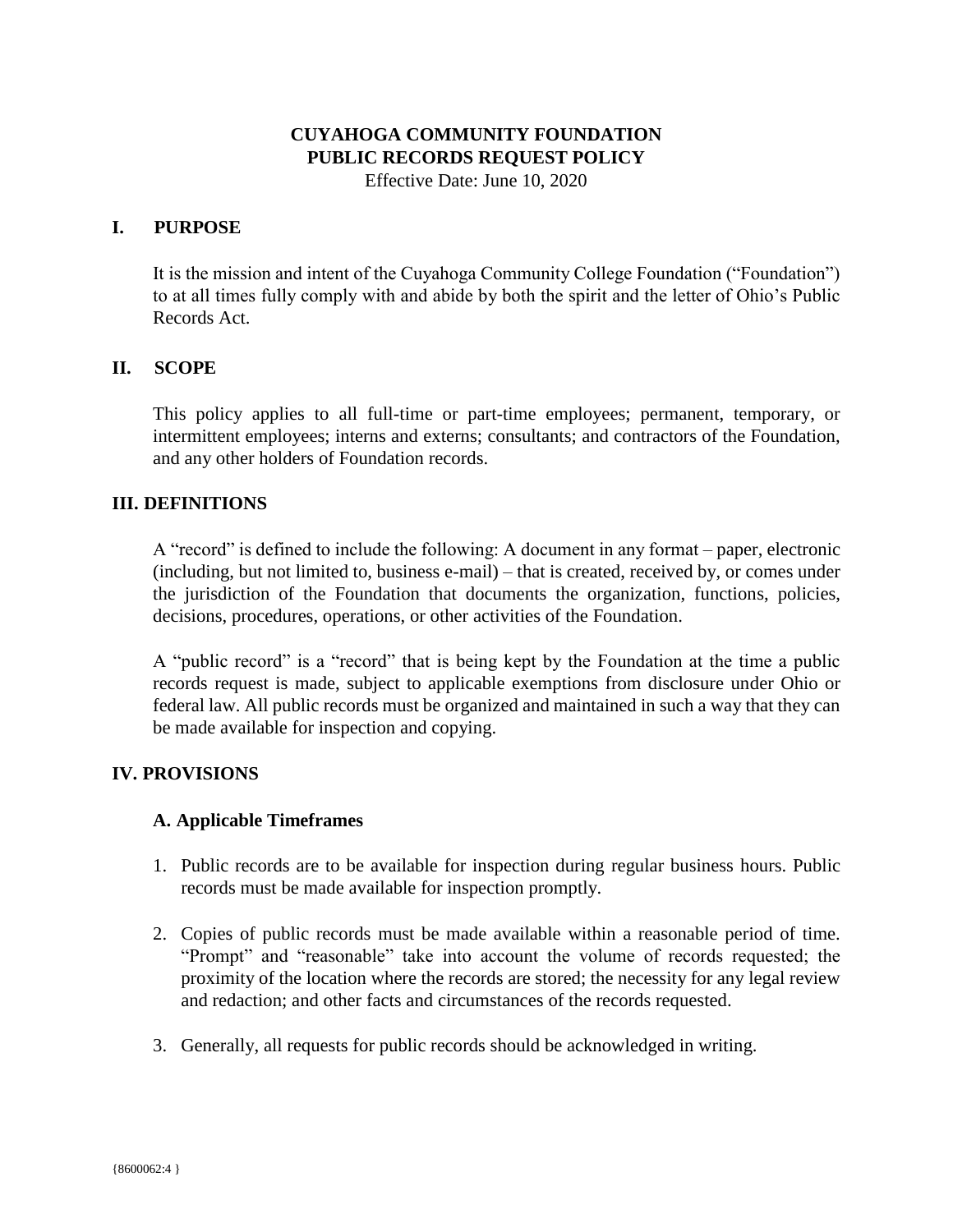# **B. Handling Requests**

- 1. No specific language is required to make a request for public records. However, the requester must at least identify the records requested with sufficient clarity to allow the Foundation to identify, retrieve, and review the records. In processing the request, the Foundation does not have an obligation to create new records or perform a search or research for information in the Foundation's records.
- 2. An electronic record is deemed to exist so long as a computer is already programmed to produce the record through the Foundation's standard use of sorting, filtering, or querying features.
- 3. The requester does not have to put a records request in writing, and does not have to provide his or her identity or the intended use of the requested public record. It is this Foundation's general policy that this information is not to be requested. However, the law does permit the Foundation to ask for a written request, the requestor's identity, and/or the intended use of the information requested, but only (1) if a written request or disclosure of identity or intended use would benefit the requestor by enhancing the Foundation's ability to identify, locate, or deliver the public records that have been requested; and (2) after first telling the requestor that a written request is not required and that the requester may decline to reveal the requestor's identity or intended use.
- 4. A copy of the most recent edition of the Ohio Sunshine Laws manual is available at <http://www.ohioattorneygeneral.gov/YellowBook> for the purposes of keeping employees of the Foundation, and the public, educated as to the Foundation's obligations under the Ohio Public Records Act, Open Meetings Act, records retention laws, and Personal Information Systems Act.

## **C. Electronic Records**

- 1. Records in the form of e-mail, text messaging, and instant messaging, including those sent and received via a hand-held communications device, are to be treated in the same fashion as records in other formats, such as paper or audiotape.
- 2. Public record content transmitted to or from private accounts or personal devices is subject to disclosure. All employees or representatives of Foundation are required to retain their e-mail records and other electronic records in accordance with applicable records retention schedules.

## **D. Denial and Redaction of Records**

1. If the requester makes an ambiguous or overly broad request or has difficulty in making a request such that the Foundation cannot reasonably identify what public records are being requested, the request may be denied, but the Foundation must then provide the